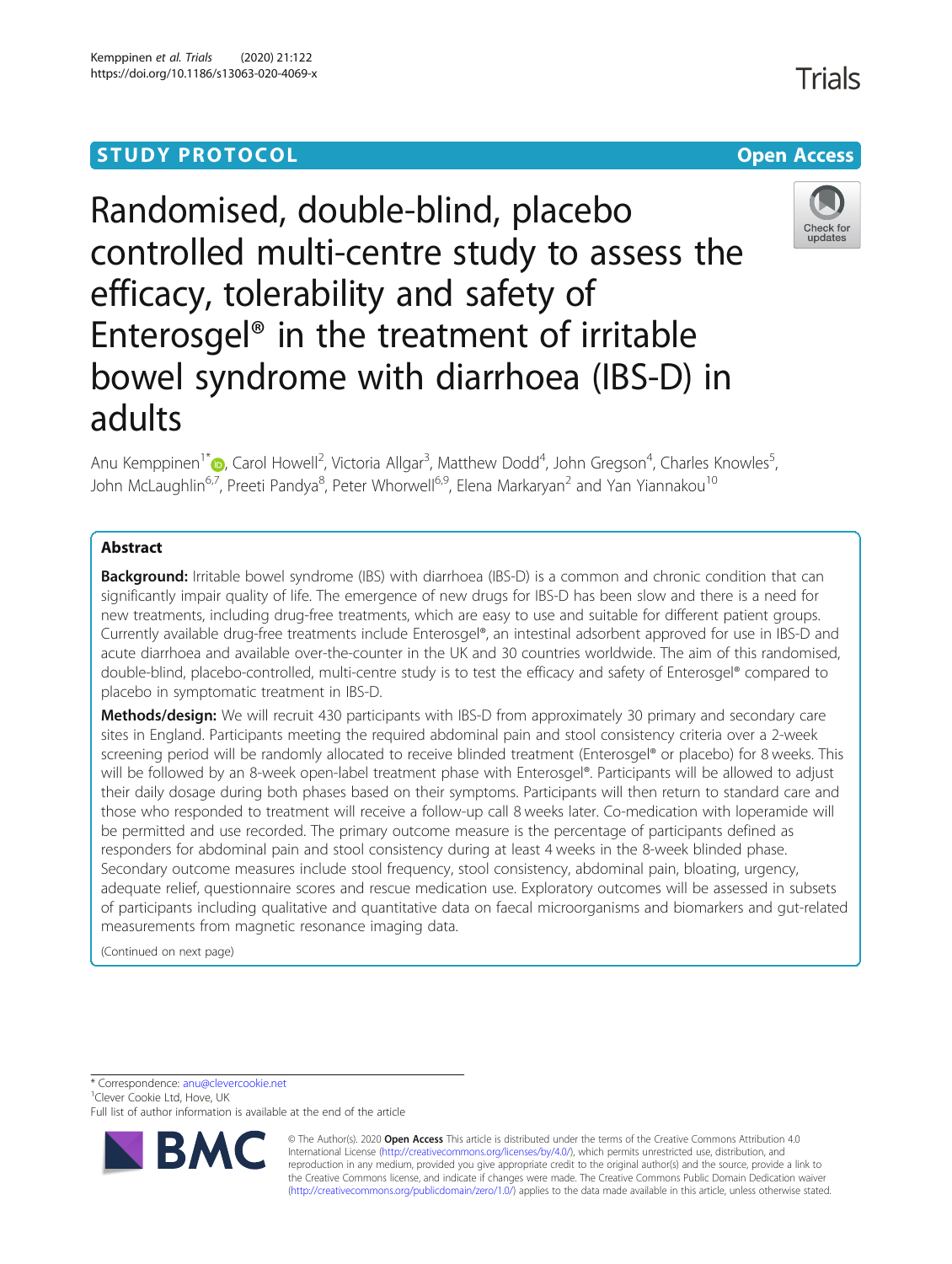# (Continued from previous page)

Discussion: This is the first large scale randomised controlled trial investigating Enterosgel® in IBS-D. A study design with blinded phase followed by an open-label phase was chosen to encourage participation and study completion. Demonstrating that Enterosgel® is effective and safe in IBS-D could encourage adoption by patients and healthcare professionals and foster future clinical trials assessing its use in related conditions.

**Trial registration:** [ISRCTN17149988](https://doi.org/10.1186/ISRCTN17149988). Prospectively registered on 14 November 2017.

Keywords: Clinical trial, Diarrhoea, Enterosgel, Intestinal adsorbent, Irritable bowel syndrome, Medical device, Placebo-controlled, Randomised controlled trial

# Background

Irritable bowel syndrome (IBS) is a common chronic functional bowel condition characterised by symptoms of abdominal pain and/or discomfort associated with altered bowel habits, in the absence of a structural or organic cause [\[1](#page-12-0), [2](#page-12-0)]. The Rome IV criteria provide the latest diagnostic criteria for IBS [[3\]](#page-12-0) and its three main subtypes, i.e. IBS with diarrhoea (IBS-D), IBS with constipation (IBS-C) and mixed IBS (IBS-M). The specific cause of the disorder is not fully understood [[4,](#page-12-0) [5\]](#page-12-0), but among other factors may include genetic disposition, gut immune dysfunction, immune activation, gut dysbiosis, infective and dietary triggers and changes to gut permeability  $[6-8]$  $[6-8]$  $[6-8]$  $[6-8]$  $[6-8]$ .

IBS is common worldwide, with an estimated prevalence globally of  $11.2\%$  [\[9,](#page-12-0) [10](#page-12-0)], although a more recent study based on the Rome IV criteria for diagnosis suggests a reduced estimate of around 5.0% [\[11\]](#page-12-0). In the UK, the prevalence is estimated to be between 10% and 20% [\[12](#page-12-0)]. It occurs in all age groups, including children and the elderly, although it predominantly affects adults of working age. Internationally, the overall prevalence of IBS in women is 67% higher than in men, although there are differences in the sex-specific prevalence between geographic regions [[9](#page-12-0)]. The prevalence of each subtype can vary depending on the classification used. According to the World Gastroenterology Organisation, up to one-third of cases are IBS-D, up to one-third of cases are IBS-C and IBS-M accounts for up to one-third to one-half of cases [[13](#page-12-0)].

IBS imposes a substantial burden on society, impacting on patients' quality of life, work productivity and social activities, as well as on direct and indirect healthcare costs. In the UK, direct healthcare costs include an estimated eight to ten general practice (GP) visits per year [[14\]](#page-12-0) and associated visits for the 29% of IBS patients who are referred to secondary care specialists before returning to primary care for their long-term management [[15\]](#page-12-0). Overall healthcare costs for IBS are comparable to those of other chronic diseases with a similar prevalence, such as congestive heart failure, hypertension, asthma and migraine [[16\]](#page-12-0).

IBS is a challenging condition to treat mainly as a result of its complex multi-factorial nature. Currently, no

single universally effective approach is available for the management of IBS [[13\]](#page-12-0), but lifestyle or dietary changes are often implemented as the first step of management. For example, the low Fermentable, Oligo-, Di-, Monosaccharides and Polyols (FODMAP) diet can help symptoms [\[12\]](#page-12-0) but can be difficult to implement without support from a dietician. Probiotic use is also becoming more common and has shown to improve symptoms in patients with IBS-D [[17\]](#page-12-0). Potential treatment targets include mediators such as histamine and serotonin, which are postulated to play a causative role in IBS, and bacterial products and bile acids, which also have been implicated in the generation of IBS symptoms [\[7](#page-12-0), [8](#page-12-0)]. Medications for treating IBS-related symptoms include antispasmodics, psychotropic agents, bulking agents and 5-HT receptor antagonists. However, many of these drugs have proven to be inadequate for the relief of symptoms and some have safety issues [[18](#page-13-0)]. Less than one-third of patients with IBS are satisfied with their current therapy, with only 45% describing their prescription drugs as "effective" [[19\]](#page-13-0). Minimal understanding of the pathophysiological aspects of the condition, poorly designed studies providing unconvincing evidence, inconsistent literature on IBS treatments and high placebo response rates (30–80%) in short term studies [[20](#page-13-0)–[22](#page-13-0)] are all likely to contribute to the lack of effective treatments. There is, therefore, a need for well-designed clinical trials on new therapies for IBS-D.

Previous clinical studies on intestinal adsorbents have shown some improvement in the symptoms of IBS-D, but are likely to have been underpowered for many important outcome measures [\[23,](#page-13-0) [24](#page-13-0)]. The rationale for the use of intestinal adsorbents in the management of IBS symptoms is their ability to bind to various mediators and toxins and remove them from the gastrointestinal tract in the stools. There is also evidence from research on the intestinal adsorbent dioctahedral smectite for enhancement of the intestinal barrier function, which counteracts disruption from pro-inflammatory cytokines [[25](#page-13-0), [26\]](#page-13-0). One of the intestinal adsorbents approved for use in IBS-D and available over-thecounter in the UK is Enterosgel®, which is a drug-free treatment developed for binding toxins and other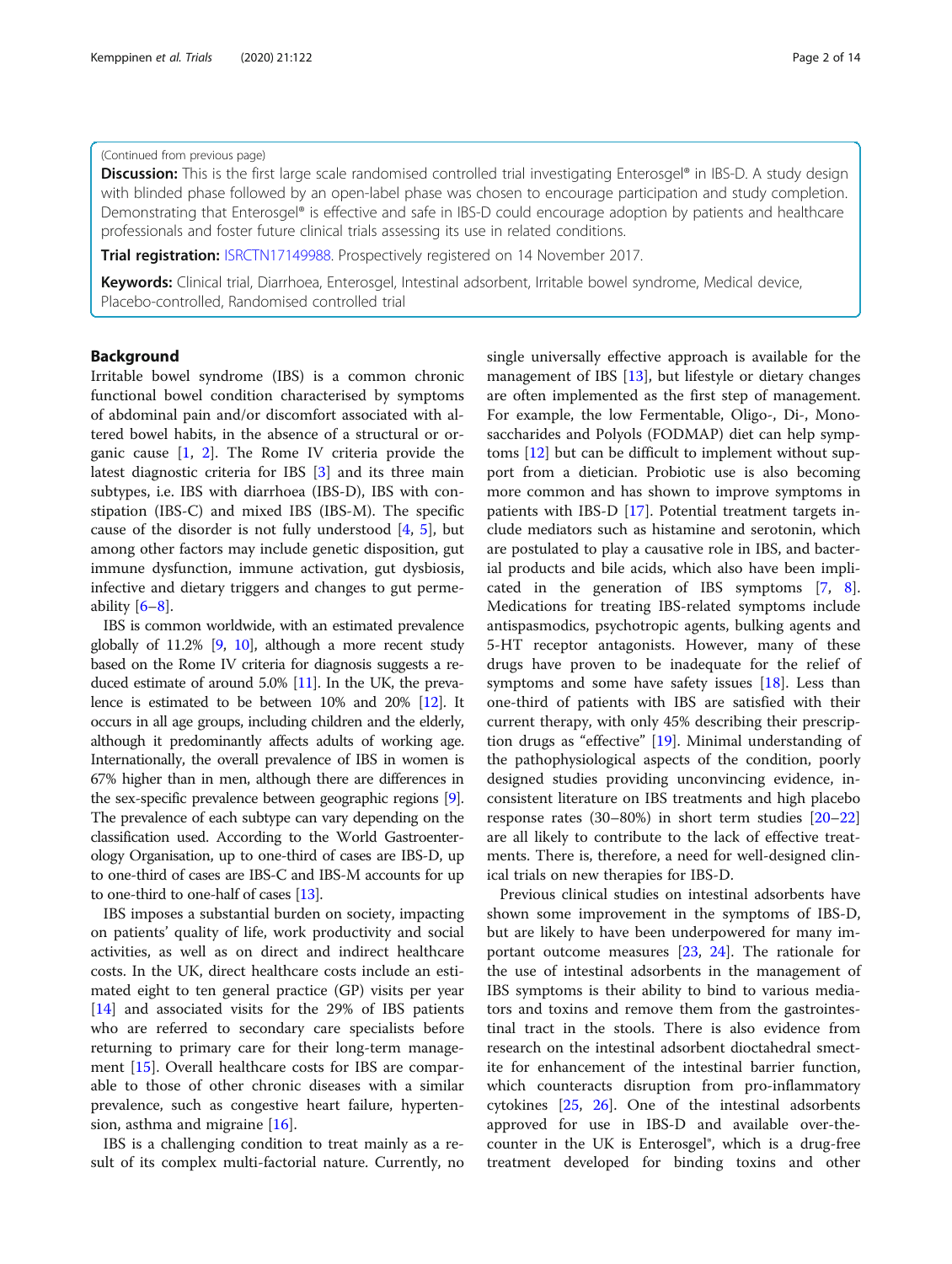harmful substances in the gastrointestinal tract [\[27](#page-13-0)]. It is suitable for different patient groups, including children and the elderly. Although there has been extensive research on Enterosgel®, including two pilot studies in IBS-D reporting a normalisation of stool frequency and form and decrease in bodily pain [[28,](#page-13-0) [29](#page-13-0)], and a UK based study in acute diarrhoea [\[30](#page-13-0)], so far none of the conducted studies have included a placebo control arm. The difficulty has been that gel-like substances with a consistency similar to commercially available Enterosgel® (for example gelatin or starch based) could potentially have effects in the gastrointestinal tract and their suitability for use as a placebo would require validation. This randomised, double-blind, placebo-controlled, multicentre study will use an innovative approach to overcome this challenge. The aim is to test the efficacy and safety of Enterosgel<sup>®</sup> over placebo in symptomatic treatment in 430 adults with IBS-D diagnosed according to the Rome IV criteria.

# Methods/design

# Study design

This will be a multi-centre, parallel arm, randomised, double-blind, placebo-controlled trial to evaluate the efficacy, tolerability and safety of a medical device, Enterosgel®, in the treatment of IBS-D in adults (Fig. 1). The study involves a 2-week screening phase, after which eligible participants are randomised to blinded treatment (Enterosgel® or placebo) for 8 weeks. Following the double-blind treatment phase, all participants will receive open-label Enterosgel® treatment for a further 8 weeks. At the end of the open-label treatment phase, all participants will return to standard care; however, those who responded to open-label treatment will receive a follow-up call 8 weeks later.

The study will involve four study visits and one to two follow-up calls: screening visit (− 2 weeks), baseline visit (0 weeks), follow-up call (2 weeks), follow-up visits at weeks 8 and 16 and a follow-up call at week 24 (only for participants who responded to open-label treatment).

# Eligibility criteria Inclusion criteria

At screening visit, the following criteria must be met:

- 1. Written informed consent
- 2. Irritable bowel syndrome with diarrhoea (IBS-D) according to Rome IV criteria [\[3](#page-12-0)]
- 3. Aged 16–75 years
- 4. Considered suitable to take part in the study by the consenting investigator

At baseline visit, before starting the intervention, the following additional criteria must be met:

1. Diary completed on at least 11 of 14 days ( $\geq$  75%) during the screening period

#### Exclusion criteria

At screening visit, the participant will not be eligible to proceed if they meet any of the following criteria:

- 1. Previously diagnosed coeliac disease (must be confirmed from medical records before randomisation)
- 2. Previously diagnosed IBD (must be confirmed from medical records before randomisation)
- 3. Previous bowel cancer or bowel resection (must be confirmed from medical records before randomisation)
- 4. Other previously known gastrointestinal disorder contributing to the diarrhoea according to principal investigator's or sub-principal investigator's evaluation (must be confirmed from medical records before randomisation)
- 5. Unexplained weight loss
- 6. Unexplained rectal bleeding (not including a short history of typical haemorrhoidal bleeding in patients aged < 45 years)
- 7. Previous use of Enterosgel®

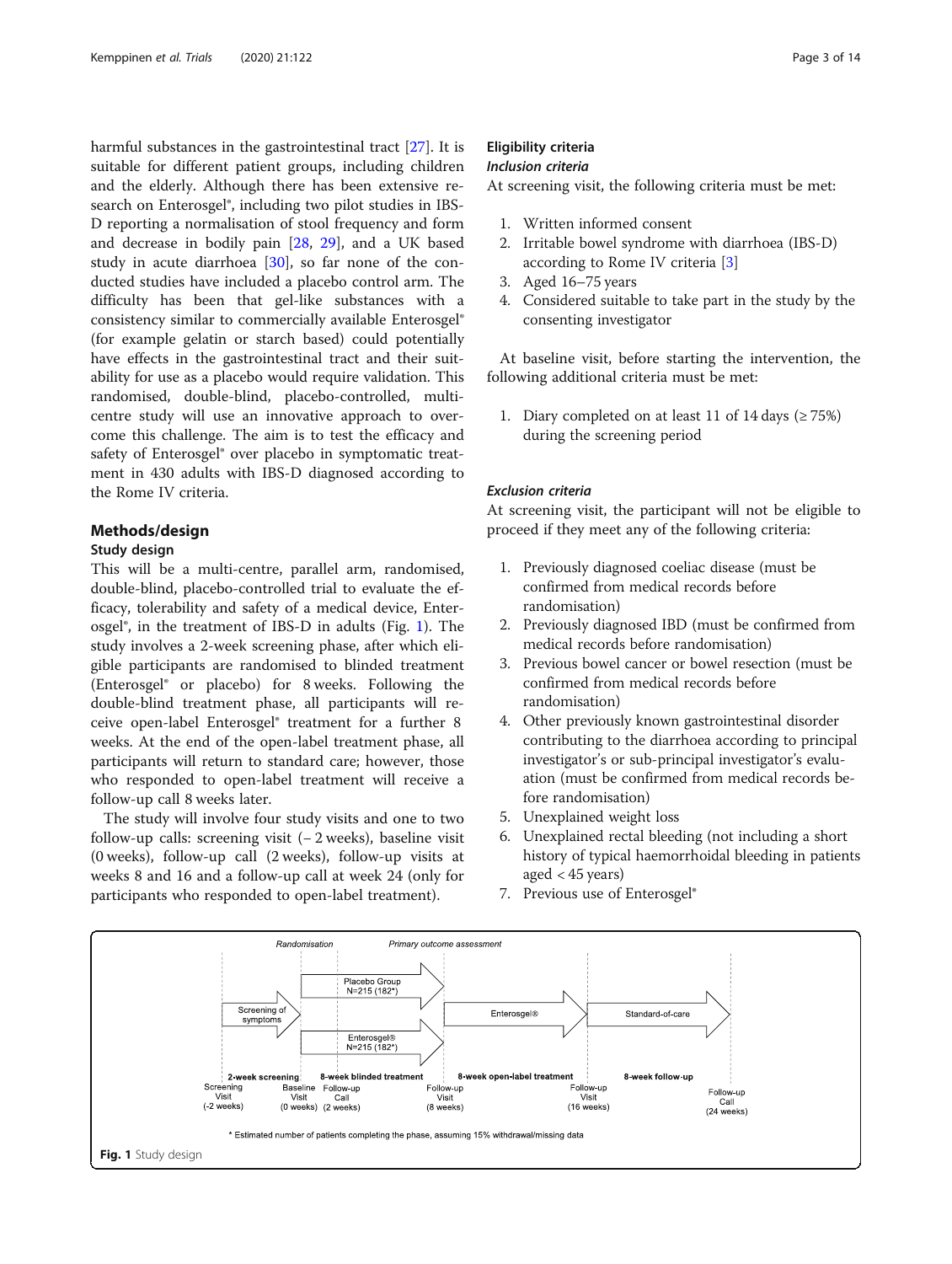- 8. Use of antidepressant agents, unless used at a stable dose for at least 6 weeks
- 9. Use of any probiotic supplements, other intestinal adsorbents (activated charcoal, kaoline, diosmectite), slow-release medications or strong opioids (World Health Organisation Step III) (must be confirmed from medical records before randomisation)
- 10. Participation in any research where treatment is provided, or was provided in the last 3 months
- 11. Pregnancy or not willing to use contraception for the duration of the study screening and treatment periods

At baseline visit, the participant will not be eligible to proceed to randomisation if they no longer meet one or more of the criteria above, or if they demonstrated:

- 1. Loose stools (Bristol Stool Form Scale (BSFS) 6 or 7) on less than 3 days during the 14 days after screening visit, and/or
- 2. Average abdominal pain < 3 during the 14 days after screening visit (scale  $0-10$ :  $0 =$  no pain;  $10 =$  worst possible pain).

# Interventions

# Experimental intervention

The commercially available Enterosgel® product contains 30% water and 70% polymethylsiloxane polyhydrate (PMS-PH), which is a three-dimensional crosslinked polymer of methylsiliconic acid formed by polycondensation in which hydroxyl groups form stable siloxane bonds. Since over-the-counter Enterosgel<sup>®</sup> is instructed to be taken by diluting 1–1.5 tablespoons of the product in 100–200 ml water, a water-based placebo offers an alternative to a gel-like placebo. In order to enable a waterbased placebo to be used as a comparator in this trial, the blinded Enterosgel® will be provided in a pre-diluted form in 90-ml tubes containing 15 g Enterosgel<sup>®</sup> in 67.5 ml potable water. The placebo will be provided in the same 90 ml tubes, each containing a single dose of treatment. Study-specific dosage instructions for the double-blind treatment period allow participants to adjust their daily dosage based on their symptoms (Additional file [1](#page-12-0)).

For the open-label treatment phase, all participants will receive Enterosgel® in standard 15-g sachets, which are identical to those available over-the-counter in the UK. Study-specific dosage instructions also allow participants to adjust their daily dosage based on their symptoms (Additional file [2](#page-12-0)).

# Packaging, labelling and supply

Both the placebo and Enterosgel® dilutions for doubleblind treatment phase are manufactured in accordance with Good Manufacturing Practice (GMP) by Bioline Products s.r.o. (CZ), packed into identical 90-ml tubes and labelled in accordance with Annex I of the European Council Directive 93/42/EEC concerning Medical Devices. All study treatment will be stored at a Medicines and Healthcare products Regulatory Agency (MHRA) approved warehouse facility (Wasdell Group, UK). After each randomisation, the site research team will email a request form with a unique randomisation code to a dedicated email address, which can only be accessed by Sponsor's (Enteromed Ltd, UK) unblinded study coordinators. A coordinator will check the randomisation code against a pre-generated randomisation code list to determine whether it corresponds to placebo or Enterosgel® and will then submit a shipment request to the warehouse through a secure online portal. Supplies will be dispatched for delivery directly to the study participants within two calendar days from receiving the request (next day delivery for orders submitted before 2 pm). The supplied treatment will be sufficient to cover the entire 8-week treatment phase even if the maximum dose is taken every day.

Open-label treatment will be provided in sachets containing 15 g Enterosgel® and labelled in accordance with regulatory requirements. After a participant has been entered into the open-label phase, the site research team will send a treatment request to the Sponsor who will submit a shipment request to the warehouse as described above.

Treatment use and compliance are monitored through the daily study diary where the patients are asked to record how many doses of study treatment they used each day. If they did not take any treatment on a given day, then the electronic diary would also ask to provide a reason. These data are monitored by the study team on a weekly basis and the site teams are contacted if any issues are identified. Participants are not required to return any empty or unused tubes or sachets. Should the participant run out of study treatment during the study, they can request additional supplies through their research site.

# Concomitant interventions

Participants will be allowed to continue to take antidepressant agents at a stable dose, provided that they had been taking a stable dose for at least 6 weeks before providing written informed consent.

Use of probiotic supplements, other intestinal adsorbents (activated charcoal, kaoline, diosmectite), slowrelease medications or strong opioids will not be permitted during the study. To minimise the risk that Enterosgel® could adsorb concomitant medications in the gut, it will be recommended to leave at least 2 hours before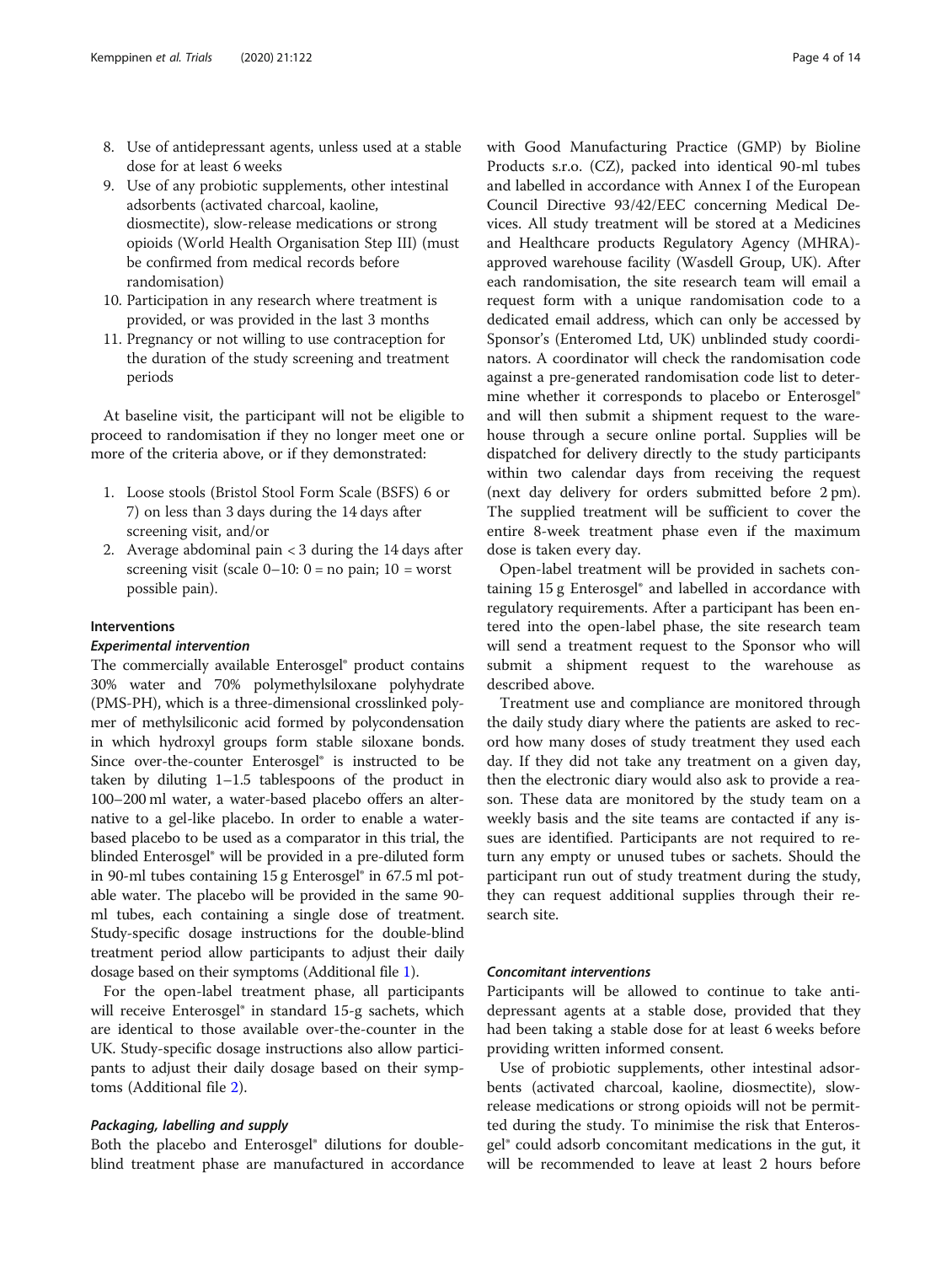and after taking the study treatment and taking any oral medications.

Loperamide will be provided to all study participants for use as a rescue medication during the double-blind and open-label treatment phases. Participants will be advised not to make any significant changes to their diet during the trial.

# Outcome measures

# Primary outcome measure

The primary outcome measure is the percentage of participants defined as responders for abdominal pain and stool consistency during at least 4 weeks in the 8-week treatment period, where:

- 1) An "abdominal pain intensity weekly responder" is defined as a participant who experiences a decrease in the weekly average abdominal pain score of at least 30% compared with baseline. The weekly average abdominal pain score is derived by scoring the worst pain experienced each day and taking the average for 1 week. AND
- 2) A "stool consistency weekly responder" is defined as a participant who experiences a 50% or greater reduction in the number of days per week with at least one stool that has a consistency of BSFS type 6

or 7 compared with baseline.

A participant needs to be a responder for both abdominal pain and stool consistency in the same week to be considered a responder that week.

# Secondary outcome measures

Secondary outcome measures for the double-blind treatment phase and open-label treatment phase are:

- 1. Stool frequency (mean over 8 weeks and the last 4 weeks based on a daily question in the study diary).
- 2. Stool consistency assessed as average number of days/week with Bristol Stool Scale type > 5 (mean over 8 weeks and the last 4 weeks based on a daily question in study diary, and percentage of responders where responder is defined as a participant with  $\geq$  50% reduction in this outcome compared with baseline (i.e. screening period)).
- 3. Abdominal pain (mean over 8 weeks and the last 4 weeks based on a daily question in the study diary, and percentage of responders where responder is defined as a participant with  $\geq$  30% reduction in abdominal score compared with baseline (i.e. screening period)). Abdominal pain is scored on a scale from 0 to 10, where 0 means no pain at all and 10 means the worst possible pain imaginable.
- 4. Bloating (mean weekly score over 8 weeks and the last 4 weeks based on a weekly question in study diary). Scale of bloating is from 0 to 6, where 0 means bloating was not bothersome at all and 6 means bloating was greatly bothersome.
- 5. Urgency (mean weekly score over 8 weeks and the last 4 weeks based on a weekly question in the study diary). Scale of urgency is from 0 to 6, where 0 means no urgency at all and 6 means a very great deal of urgency with bowel movements.
- 6. Adequate relief of global IBS symptoms (percentage of participants based on a weekly question in study diary).
- 7. IBS Severity Scoring System (IBS-SSS) score (weekly questionnaire)
- 8. IBS-related Work Productivity and Activity Impairment (WPAI:IBS; weekly questionnaire to assess percentage work time missed due to IBS, percentage impairment while working due to IBS, percentage overall work impairment due to IBS, percentage activity impairment due to IBS).
- 9. IBS Quality of Life (IBS-QOL) score (4-weekly questionnaire)
- 10. Patient Health Questionnaire 12 Somatic Symptom (PHQ-12 SS) scale (4-weekly questionnaire to assess total score and individual symptoms headache (e.), tiredness (n.) and sleep (o.))
- 11. Use of rescue medication, i.e. loperamide (total number of days loperamide used each week and average over 8 weeks based on a weekly question in study diary)
- 12. Adverse events (percentage of participants reporting serious adverse event (SAE) and adverse events (AE) possibly related to treatment and total number of SAEs and AEs reported)

Data for secondary outcome measures for the followup phase will be collected at week 24 follow-up call using an investigator questionnaire developed specifically for this study. Data will only be collected from participants who reported adequate relief in the last 4 weeks of the open-label treatment phase. The outcomes for the follow-up phase are:

- 1. Maintenance of treatment benefit (percentage of participants who report increased or maintained treatment benefit at 8 weeks)
- 2. Enterosgel® use (percentage of participants who report having used Enterosgel® during the follow-up period; frequency of use in these participants)
- 3. Loperamide use (percentage of participants who report having used less loperamide during the follow-up period than before the trial)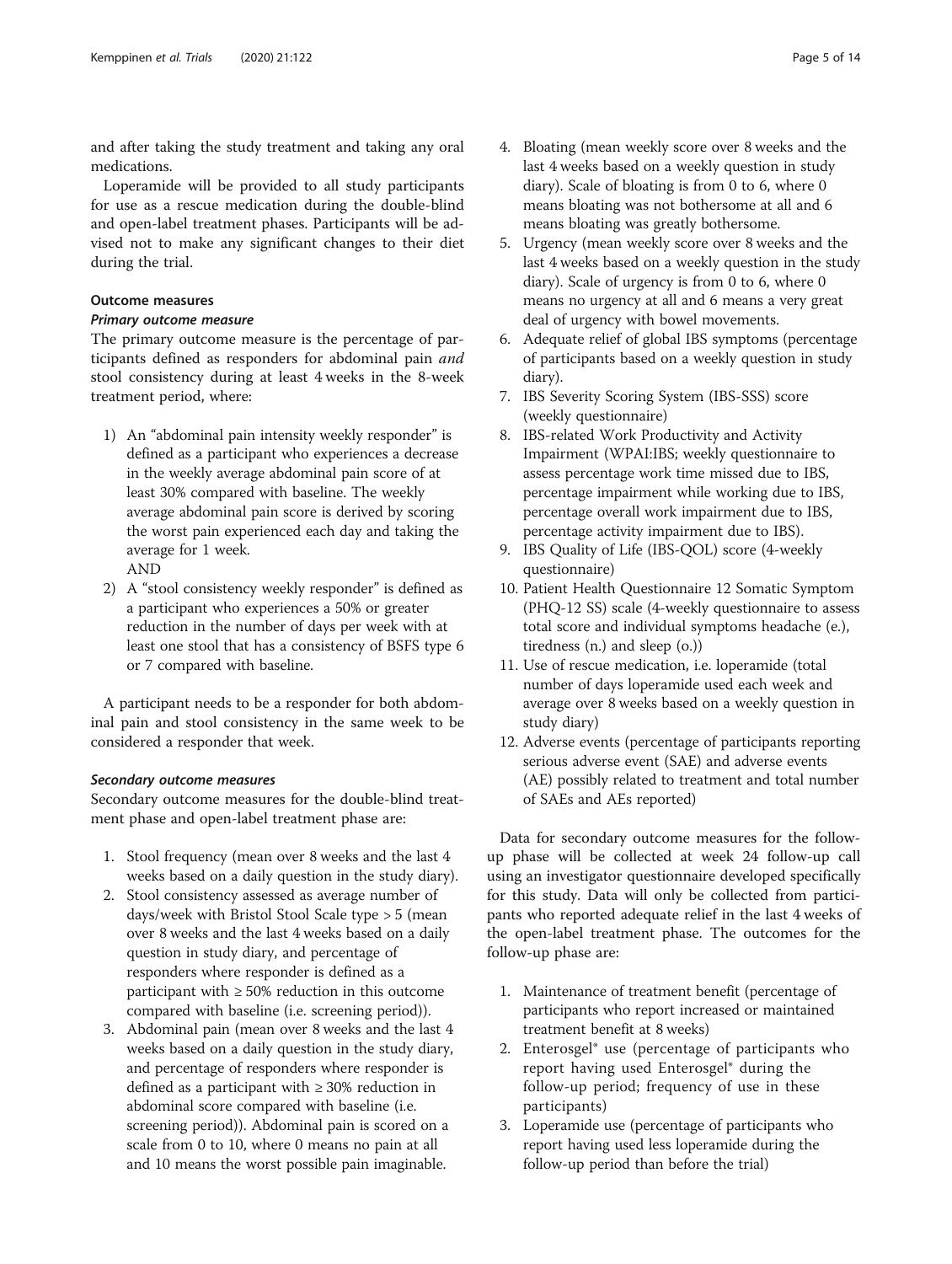# Exploratory outcome measures

- 1. Qualitative and quantitative data for faecal microorganisms and biomarkers will be collected at baseline and at the end of double-blind treatment period (week 8) in a subgroup of 20 participants using GI-MAP™ assay (Invivo Clinical Ltd, UK) (Additional file [3](#page-12-0)). Participants will be selected for stool testing by the randomisation program at four selected sites so that ten participants from each treatment group will be tested. Data will be compared between treatment groups at week 8. Week 8 data will also be compared to baseline in all participants. Depending on the findings, other analyses might be performed in this exploratory dataset.
- 2. Qualitative and quantitative data for intestinal motility, fluid volume, gas content and physiology will be collected at baseline and at 4 weeks of openlabel treatment period in a subgroup of 16 participants using magnetic resonance imaging (MRI; Additional file [4](#page-12-0)). MRI data will be analysed using GIQuant image processing software (Motilent Ltd, UK). Only participants recruited to the main study from the University Hospital of North Durham and Newcastle Upon Tyne Hospitals will be invited to take part in this assessment.

#### Study procedures

Participants will attend four study visits and receive one to two follow-up calls from their local research team. The schedule of visits and procedures conducted at each visit are summarised in Fig. [2](#page-6-0).

#### Screening visit (− 2 weeks)

Informed consent will be obtained before any trialspecific procedures take place. Eligibility will then be determined against all criteria except for the stool consistency and abdominal pain criteria, which will be determined over the next 2 weeks using an electronic diary or a paper diary (for participants unable or unwilling to use the electronic diary). In addition, if a participant is of childbearing potential, a pregnancy test should be conducted after the 2-week screening period if a participant is confirmed to be eligible. Any criteria related to medical history or medication use that cannot be confirmed from the participant's medical records at screening due to these not being available to the research team, can be initially assessed based on participantreported information. However, such eligibility criteria must be confirmed against the participant's medical notes before the participant is randomised. Vital signs (pulse, blood pressure) should be taken and confirmed to be within the following ranges: systolic blood pressure 90–140 mmHg; diastolic blood pressure 50–90 mmHg; heart rate 50–105 beats per minute.

Demographic data and current medical conditions and concomitant medications should be recorded in the electronic case report form (eCRF).

If the participant passes all the screening steps above, they are asked to complete a daily diary for 14 days to record stool consistency and abdominal pain. Training on how to use the electronic diary will be provided. If a participant is not able or willing to use an electronic diary, they will receive a paper diary containing identical questions. The participants will be instructed not to use any antidiarrhoeal medication during the screening period.

If the participant fails screening due to lack of screening phase symptoms, they can be re-screened once if the investigator believes the level of symptoms during the initial screening period were atypical for them and that there is a likelihood of achieving symptom thresholds on a further attempt. Participants should not be informed of the detailed reason(s) for why they failed screening in order not to influence their responses if re-screened. There should be a minimum of 2 weeks from failing screening to re-screening. Participants can be enrolled into re-screening remotely with a phone call unless they need to be re-consented (i.e. if patient information has changed). Participants can also be re-screened once if their vital signs were outside accepted range at initial screening.

# Baseline visit (week 0)

After the 14-day screening period, screening diary data will be reviewed to check eligibility against the diarybased eligibility criteria. If an electronic diary was used, the diary system will automatically evaluate eligibility. If a paper diary was used, the site investigators should enter the diary data in the electronic database to allow the system to evaluate eligibility. A negative pregnancy test must also be obtained from any female participants of childbearing potential. Participants whose eligibility is confirmed will complete study questionnaires (IBS-SSS, IBS-QOL, PHQ-12 SS, WPAI:IBS) and be randomised to blinded treatment. Participants will also receive a pack of paper questionnaires (IBS-SSS, IBS-QOL, PHQ-12 SS, WPAI:IBS) to complete at home during the treatment phase. In total, 20 study participants at selected research sites will be selected by the randomisation program for stool sample testing. A separate consent will be sought for the provision of stool samples. The selected participants who consent, will be provided with a stool sample kit and a pre-paid postage envelope to post the sample to the central laboratory where the samples will be analysed. Participants recruited to the main study from pre-selected sites will be invited to take part in MRI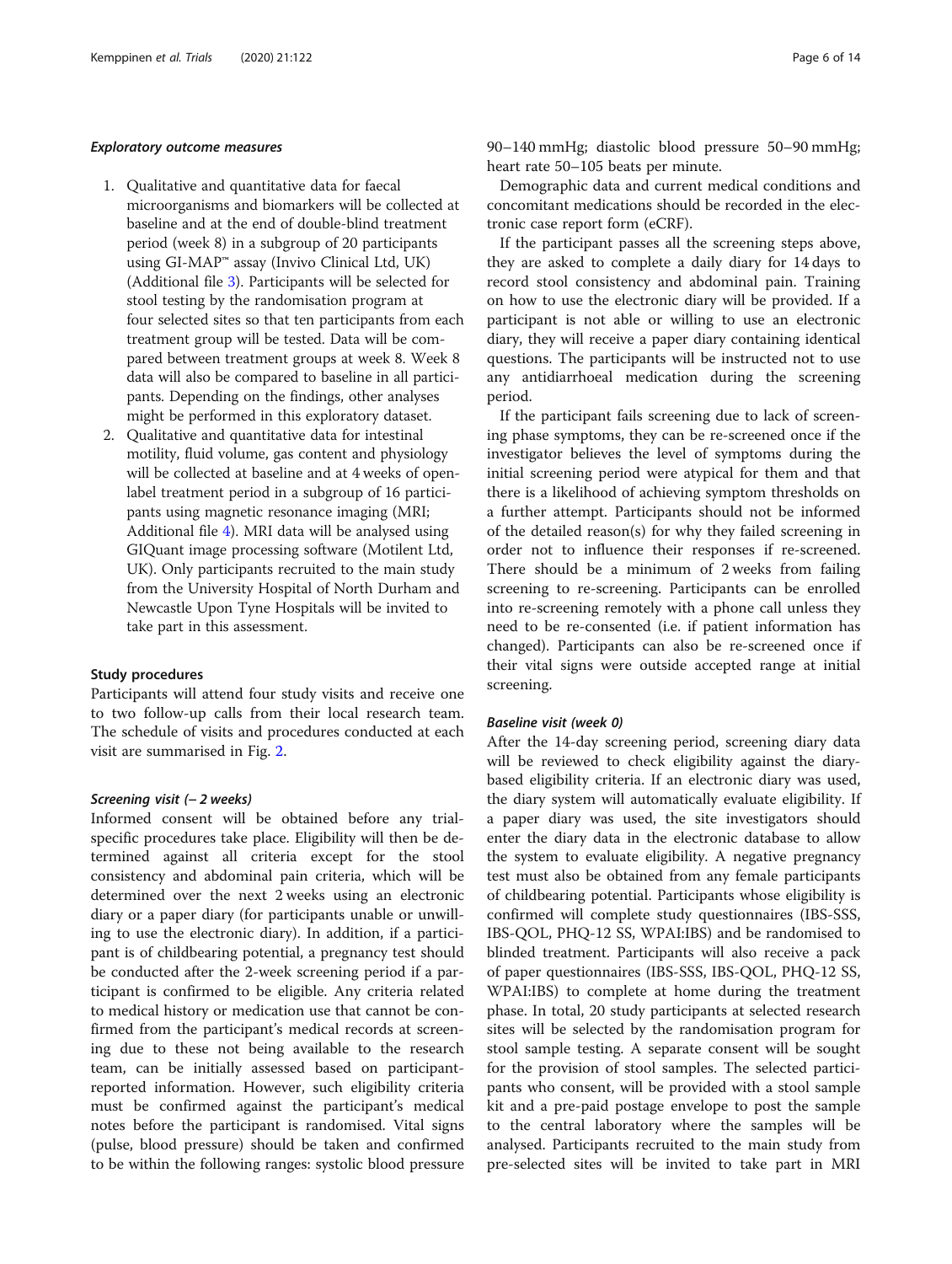<span id="page-6-0"></span>

| <b>VISIT OR CALL</b>                                                 | <b>Screening</b><br><b>Visit</b> | <b>Baseline</b><br><b>Visit</b> | Follow-<br>up Call | Follow-<br>up <sub>1</sub><br><b>Visit</b> | <b>MRI</b><br><b>Visit</b> | Follow-<br>up <sub>2</sub><br><b>Visit</b> | Follow-<br>up Call        |
|----------------------------------------------------------------------|----------------------------------|---------------------------------|--------------------|--------------------------------------------|----------------------------|--------------------------------------------|---------------------------|
| <b>TIMEPOINT</b><br>(in weeks)                                       | $-2$                             | $\bf{0}$                        | $\boldsymbol{2}$   | 8                                          | 12                         | 16                                         | 24                        |
| <b>ENROLMENT:</b>                                                    |                                  |                                 |                    |                                            |                            |                                            |                           |
| Informed consent                                                     | X                                |                                 |                    |                                            |                            |                                            |                           |
| Demographics                                                         | $\times$                         |                                 |                    |                                            |                            |                                            |                           |
| Medical history,<br>concomitant<br>medications                       | $\boldsymbol{\mathsf{X}}$        | $\boldsymbol{\mathsf{X}}$       |                    |                                            |                            |                                            |                           |
| Inclusion/Exclusion                                                  | $\boldsymbol{\mathsf{X}}$        | $\boldsymbol{\mathsf{X}}$       |                    |                                            |                            |                                            |                           |
| Randomisation                                                        |                                  | $\boldsymbol{\mathsf{X}}$       |                    |                                            |                            |                                            |                           |
| <b>INTERVENTIONS:</b>                                                |                                  |                                 |                    |                                            |                            |                                            |                           |
| Double-blind phase:<br><b>Enterosgel or Placebo</b>                  |                                  |                                 |                    |                                            |                            |                                            |                           |
| Open-label phase:<br>Enterosgel                                      |                                  |                                 |                    |                                            |                            |                                            |                           |
| <b>Provision of rescue</b><br>medication<br>(loperamide)             |                                  |                                 |                    |                                            |                            |                                            |                           |
| <b>ASSESSMENTS:</b>                                                  |                                  |                                 |                    |                                            |                            |                                            |                           |
| <b>Screening diary</b>                                               |                                  |                                 |                    |                                            |                            |                                            |                           |
| Study diary and                                                      |                                  |                                 |                    |                                            |                            |                                            |                           |
| questionnaires                                                       |                                  |                                 |                    |                                            |                            |                                            |                           |
| <b>Questionnaires (IBS-</b><br>SSS, IBS-QOL, PHQ-<br>12SS, WPAI:IBS) |                                  | X                               |                    | X                                          |                            | X                                          |                           |
| <b>MRI</b> (subset of<br>patients)                                   |                                  | $\boldsymbol{\mathsf{X}}$       |                    |                                            | $\boldsymbol{\mathsf{X}}$  |                                            |                           |
| Stool sample (subset<br>of patients)                                 |                                  | $\boldsymbol{\mathsf{X}}$       |                    | $\boldsymbol{\mathsf{X}}$                  |                            |                                            |                           |
| <b>Adverse events</b>                                                | $\mathsf X$                      | $\mathsf X$                     |                    | $\boldsymbol{\mathsf{X}}$                  |                            | $\mathsf X$                                | $\boldsymbol{\mathsf{X}}$ |
| <b>Compliance check</b>                                              |                                  |                                 | $\pmb{\times}$     |                                            |                            |                                            |                           |
| Follow-up<br>questionnaire                                           |                                  |                                 |                    |                                            |                            |                                            | $\mathsf X$               |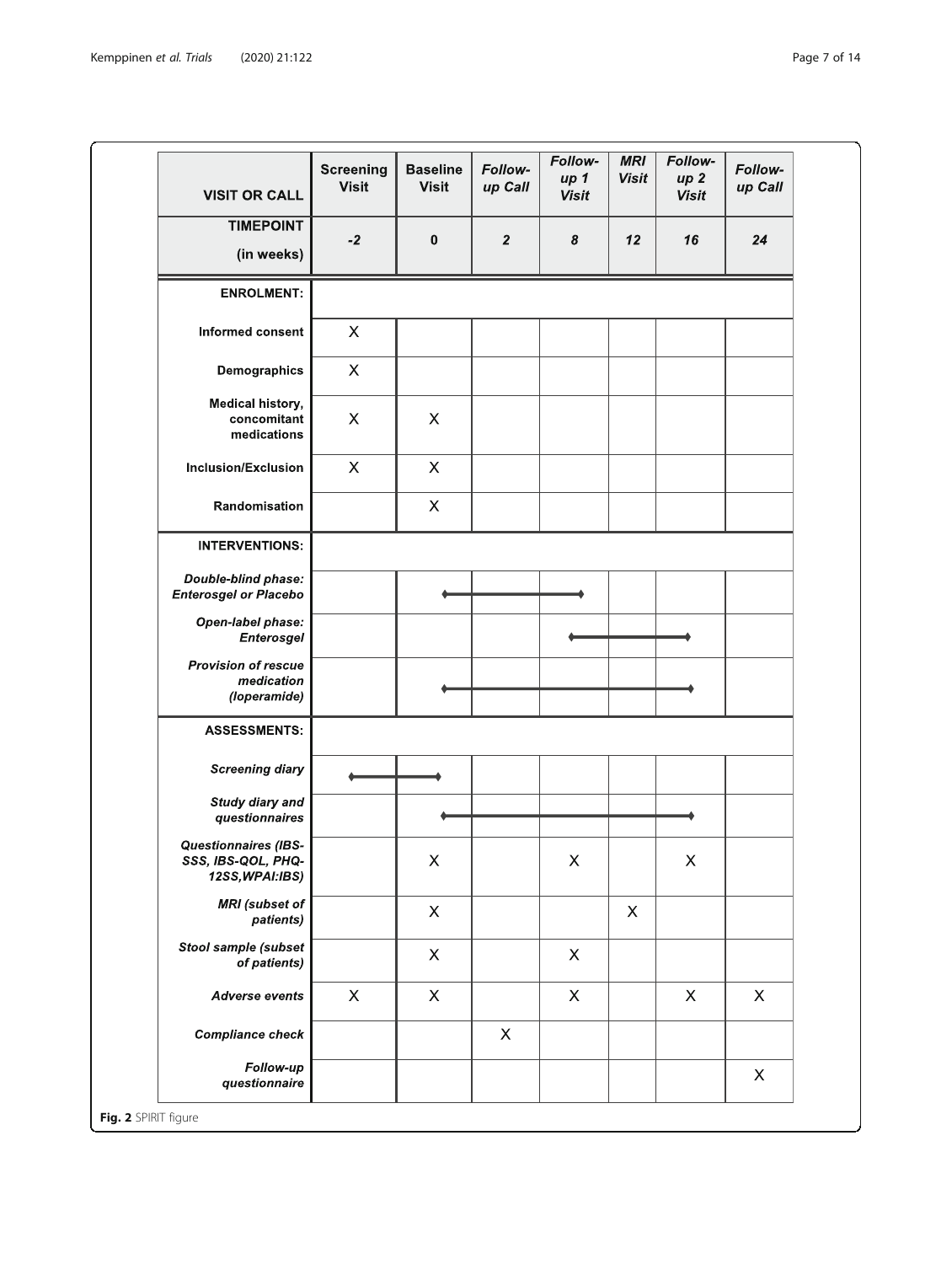assessment. These participants will be provided with a separate MRI information sheet at baseline visit and will have the opportunity to discuss the assessment with the research team and ask any questions before deciding whether they wish to consent to MRI by signing a separate written informed consent form. If a participant decides not to consent to stool sample testing or MRI assessment, this will not affect their participation in the main study. Participants who consent to MRI will undergo two scans: at baseline (although not necessarily on the same day as the baseline visit) and 12 weeks later, i.e. after 4 weeks of open-label treatment. The scans will take place at Newcastle Upon Tyne Hospitals and will not last longer than 20 min involving structural and motility (cine) imaging.

#### Follow-up call (week 2)

The site research team will contact the participants to ensure that they are continuing in the study and discuss any potential issues with the diary, questionnaires or the study treatment. No data will be recorded on this call, except for any reported AEs or changes in medical history or medications.

#### Follow-up visit 1 (week 8)

Participants will complete study questionnaires (IBS-SSS, IBS-QOL, WPAI:IBS, PHQ-12 SS), and AEs and changes in medical history and medications will be reviewed. All participants will receive instructions on how to take Enterosgel® for the next 8 weeks (open label phase). Participants will also be provided with copies of the paper questionnaires for the next 8 weeks. Those participants selected for stool sample testing at baseline will receive a stool sample kit.

# Follow-up visit 2 (week 16)

Participants will complete study questionnaires (IBS-SSS, IBS-QOL, WPAI:IBS, PHQ-12 SS), and AEs and changes in medical history and medications will be reviewed. All participants will be asked the following question (replying (a) yes or (b) no): With regard to your IBS symptoms, compared with the way you felt before you started study treatment, have you, in the past 4 weeks, had adequate relief of your IBS symptoms? Those participants who respond yes will receive a follow-up phone call in 8 weeks. Those who respond no will receive no further follow-up from the research team and will complete the study at this visit.

# Follow-up call (week 24)

The site research team will contact those participants who had received adequate relief from the open-label treatment for a brief follow-up interview (see "Follow-up visit 2 (week 16)" section above). Any AEs and changes

in medical history and concomitant medications will be recorded.

#### Sample size estimation

The sample size calculation was based on demonstrating superiority for the primary outcome, i.e. response to treatment, with 90% power at 5% significance level. Assuming a response rate of 20% in the placebo group and 35% in the active treatment group, 182 participants per treatment group are required. Assuming 15% drop-out rate, in total 430 participants will need to be enrolled. The response rate of 20% in the placebo group is based on previous studies [\[31](#page-13-0), [32\]](#page-13-0). The sample size was calculated using a power calculator for binary outcome superiority trial (Sealed Envelope Ltd).

#### Recruitment

The study will be conducted at approximately 30 primary and secondary care sites and private gastrointestinal clinics in England. GP surgeries acting as patient identification centres will also refer patients to participating research sites. Sites will identify potential participants opportunistically and through searches of their patient databases, waiting lists, case records and referrals. Some research sites will utilise advanced software (Clinithink Ltd, UK) to identify potentially eligible patients from their clinical databases. The study can be advertised at participating sites and in public with materials approved by the Research Ethics Committee and the Health Research Authority. The study has developed a dedicated website which enables the public to check if they may be eligible and locate the contact details of their closest participating site. Finally, the study will recruit through the ContactME IBS registry [\[33](#page-13-0)], which contacts potentially eligible patients with details of the study. All potentially eligible patients will be provided with a patient information sheet either when visiting the GP/hospital/clinic or by post or email. Patients should be allowed at least 24 h to consider the study information before they are consented into the study.

#### Randomisation

Eligible participants will be randomised by a delegated member of the site research team to a double-blind treatment group (placebo or interventional) in a 1:1 ratio. Randomisation will be performed using a computerbased online randomisation tool (Sealed Envelope Ltd, UK). The randomisation algorithm is based on the minimisation method where treatment allocation is stratified by study centre.

#### Blinding

Participants randomised to the control group will receive placebo for 8 weeks. Participants randomised to the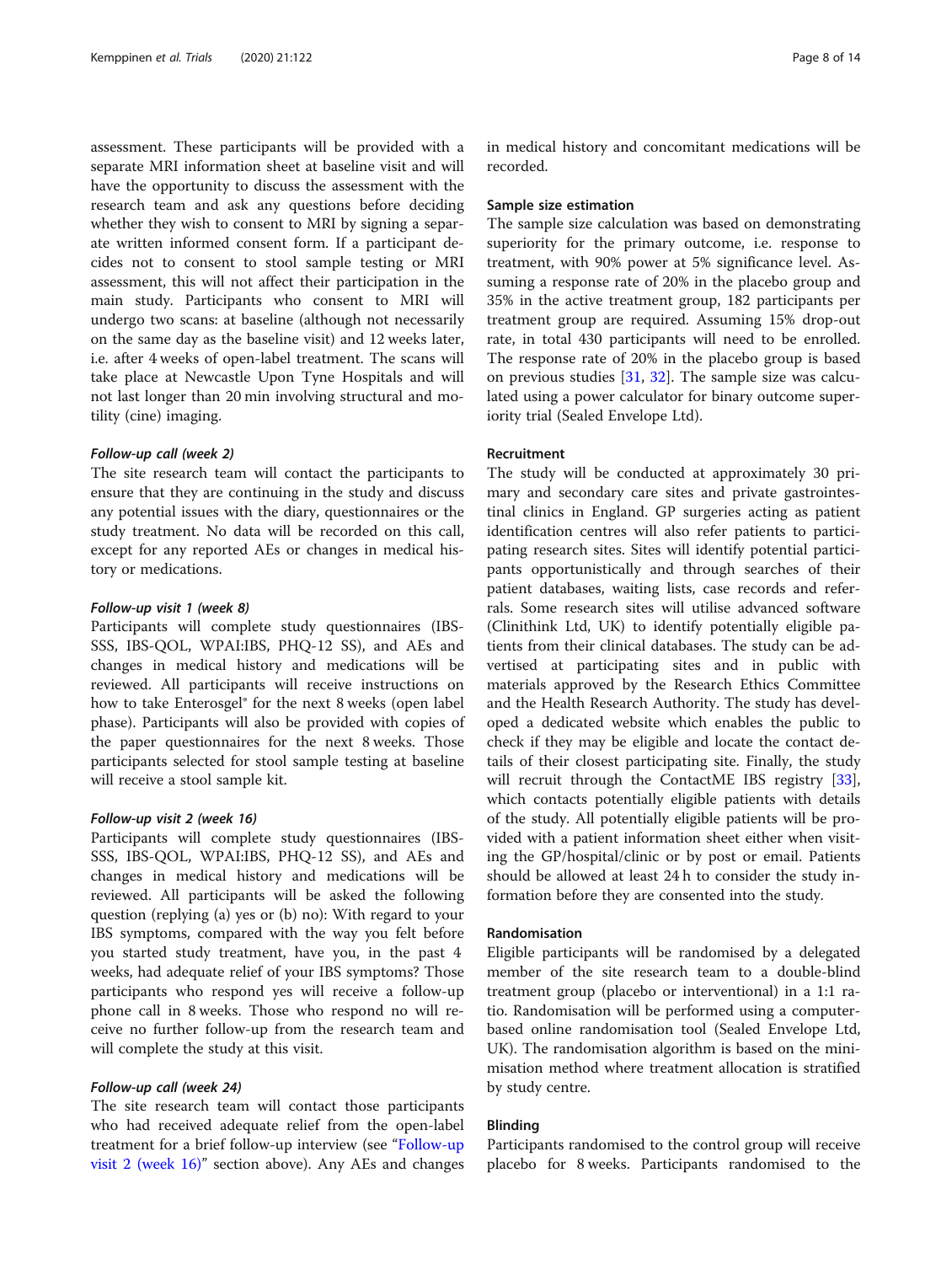interventional group will receive Enterosgel® pre-diluted in water for 8 weeks. Both the participants and the research teams will be blinded to the treatment allocation until the end of the study.

# **Unblinding**

Unblinding (code-break) should only be performed during the trial in a situation where information about the participant's trial treatment is necessary in order to provide appropriate and optimal medical care. Requests for unblinding will first be reviewed by the principal investigator (PI) or sub-PI who evaluates the information and the importance of unblinding in the given circumstances. If they decide that unblinding is necessary to ensure appropriate medical care, an unblinding request form should be submitted through the eCRF system. Unblinded treatment allocation will then be sent to the person who requested the unblinding. In case of emergency unblinding, the PI will be responsible for deciding whether the participant should continue on trial treatment. Unblinded participants should be followed up according to the study protocol until the end of the study.

# Data management

# Data capture

Data on IBS symptoms and treatment use will be collected using a study-specific diary, which will be available as an electronic version developed by Sealed Envelope Ltd (UK). The electronic diary can be completed online by following a link provided on daily email and text message notification. For participants who are not able or willing to use the electronic diary, a paper diary will be provided. Copies of the paper diary are also provided as a back-up to participants using the electronic diary. For double-blind and open-label diaries completed on paper, the Sponsor's research team will complete data entry into the electronic diary database. Study data recorded on any other paper source documents (e.g. questionnaires) will be transferred by the site investigators to an eCRF developed by Sealed Envelope Ltd (UK). The eCRF will be accessible via Internet browser and will be password protected to ensure that only authorised site staff and research team members can enter the system to view, add or edit data according to their permissions. Source data will be available at the site to document the existence of the study participants and will include the original documents relating to the study (demographics, medical history, medication, informed consent forms, questionnaires).

# Analysis and archiving

After eCRF data entry is completed, all data have been monitored and raised queries have been resolved, the database will be locked. The complete exported dataset will be transferred to the statistical programmers who will complete the analyses in accordance with the Statistical Analysis Plan. All essential documents and trial data will be held by the sponsor for a minimum of 5 years after the end of the trial. Investigator site files will be archived at the participating sites for 5 years.

# Data monitoring

The study will be conducted in accordance with the current approved protocol, International Conference of Harmonisation (ICH) Good Clinical Practice (GCP) guidance, relevant regulations and standard operating procedures. Regular monitoring will be performed in accordance with the ICH GCP and a risk-based trial monitoring plan to evaluate compliance with the protocol and accuracy in relation to source documents. In addition, data will be regularly monitored for completeness and quality using automated programmed edit checks. Any data issues are raised as queries in the eCRF system by study monitors.

An independent Data Monitoring Committee (DMC) will monitor data collected during the study for efficacy outcomes and safety. If any issues emerge, the DMC will make recommendations regarding the continuation of the study.

# Statistical analyses

Detailed methodology statistical analyses of study data will be documented in a statistical analysis plan. This trial will be reported according to the CONSORT guidelines for clinical trials.

#### Planned analyses

Analyses will be conducted following intention-to-treat (ITT) principles with outcomes analysed according to the participant's original, randomised group irrespective of deviations based on non-compliance. The statistician will remain blind to allocation until after the trial is complete and data locked.

All participant baseline data will be summarised descriptively by trial arm. Continuous measures will be reported as means and standard deviations while the categorical data will be reported as counts and percentages.

The primary outcome measure is the percentage of participants defined as study period responders. Where necessary, multiple imputation will be used to impute missing daily abdominal pain and stool consistency scores before the required derived variables are generated (see "[Missing data](#page-9-0)" section below for further details). Once obtained, the primary outcome data will be summarised descriptively and logistic regression will be used to compare the placebo and Enterosgel® groups, with odds ratio and 95% confidence interval reported.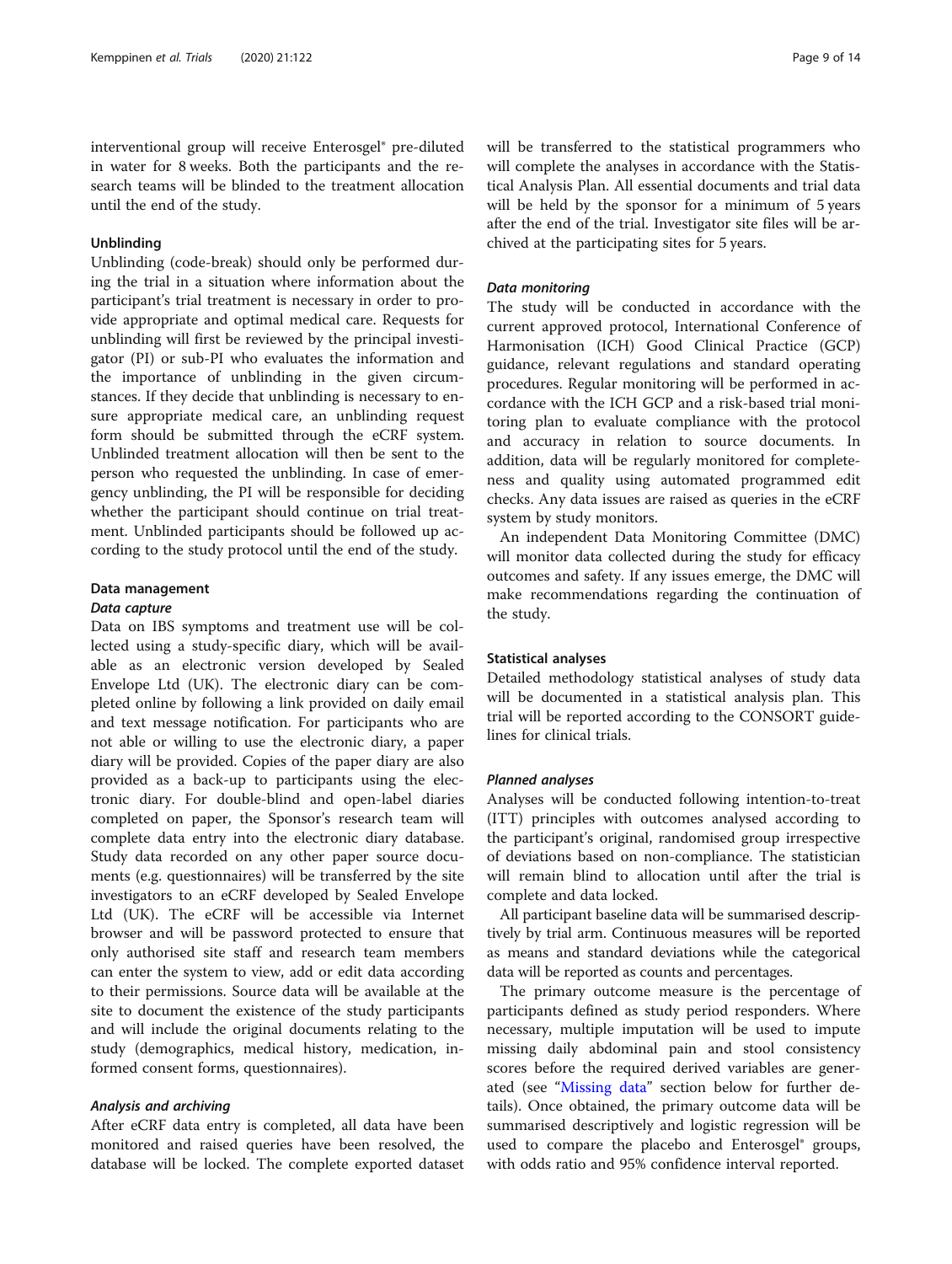<span id="page-9-0"></span>Secondary outcome data will be summarised descriptively at different time points by trial arm. The secondary outcomes will be analysed using either analysis of covariance (ANCOVA) models (for stool consistency and abdominal pain following multiple imputation), linear mixed effects models (continuous secondary outcomes), or mixed effects logistic regression models (binary secondary outcomes). The mixed effects models will contain indicator variables for treatment group and, where appropriate, time plus a time-treatment interaction. The models will be adjusted for the baseline measure of the outcome, where available.

Significance tests will be two-sided at the 5% significance levels unless otherwise stated. All models in the analysis of the double-blind and open-label phases will be adjusted for participant's age and gender at baseline. Analyses will be undertaken in Stata v13 or later (to be confirmed in the final report).

# Missing data

Multiple imputation by chained equations will be used to impute missing values in daily abdominal pain and stool consistency scores before the primary outcome is derived. A sensitivity analysis will be undertaken to compare the results using multiple imputation with a complete case analysis. The complete case analysis will only use abdominal pain and stool consistency data where participants provided scores on all 7 days within a week (i.e. weeks containing at least one missing value of abdominal pain/stool consistency will be excluded).

# Quality assurance and control

The PI will be responsible for ensuring that the site is complying with the study protocol, current version of the World Medical Association Declaration of Helsinki, ICH-GCP guidelines and the applicable regulatory requirements. The PI will be responsible for ensuring that all site staff involved in the study have been appropriately trained and are qualified to conduct their delegated tasks. All medical staff involved in this study are required to have a certificate in GCP.

#### Data handling and record-keeping/archiving

All study-related paper documents (e.g. paper diaries, questionnaires, consent forms, study logs) will be filed in the study files during the study and archived at the site for 5 years after the end of the study.

# Case report forms and source data

Data will be recorded in the eCRF from source documents defined in source data agreement with each site. All participants receive a unique study identification number (participant study ID) and no identifying data such as name, initials or date of birth will be collected in the eCRF. Source data will be available at the sites for monitoring and auditing purposes. Source data will include the original documents relating to the study, including demographics, eligibility checklists, informed consent forms and study questionnaires.

# Record-keeping and archiving

All essential documents and trial data will be held by the sponsor for a minimum of 5 years after the end of the trial. Investigator site files should be archived at the participating sites for 5 years and should not be destroyed until authorisation to do so has been received from the sponsor.

# **Monitoring**

Monitoring will be performed according to a riskbased, study-specific trial monitoring plan by monitors delegated by the sponsor. Monitoring includes checking participant eligibility criteria for all participants and confirming that data have been recorded correctly in the eCRF and any SAEs have been correctly reported and recorded.

# Audits and inspections

All study documentation will be accessible to auditors and inspectors. All involved parties must keep the participant data strictly confidential. The Sponsor will conduct internal audits in accordance with a study audit plan.

### Confidentiality and data protection

Access to source documents and other essential study documents will be permitted for purposes of audits and inspections. The study participants have consented to relevant sections of their medical notes and data collected during the study to be looked at by the research team, by individuals from Enteromed Ltd or contracted by Enteromed Ltd, from regulatory authorities or from the National Health Service (NHS) Trust, where it is relevant to this research. Participants have also consented to their name, home address and phone number being shared with Enteromed Ltd, and for Enteromed Ltd to provide this information to a study supplies warehouse and a courier company for the purposes of delivery of the study treatment. No identifiable data will be collected in the eCRF or will be published in any abstracts or publications resulting from the study.

# Biological materials

Stool samples will be taken by the selected participants at home using a provided kit that includes a postage envelope for sending the sample to the central laboratory where the samples will be received within 6 days from collection and immediately stored at 4 °C upon arrival in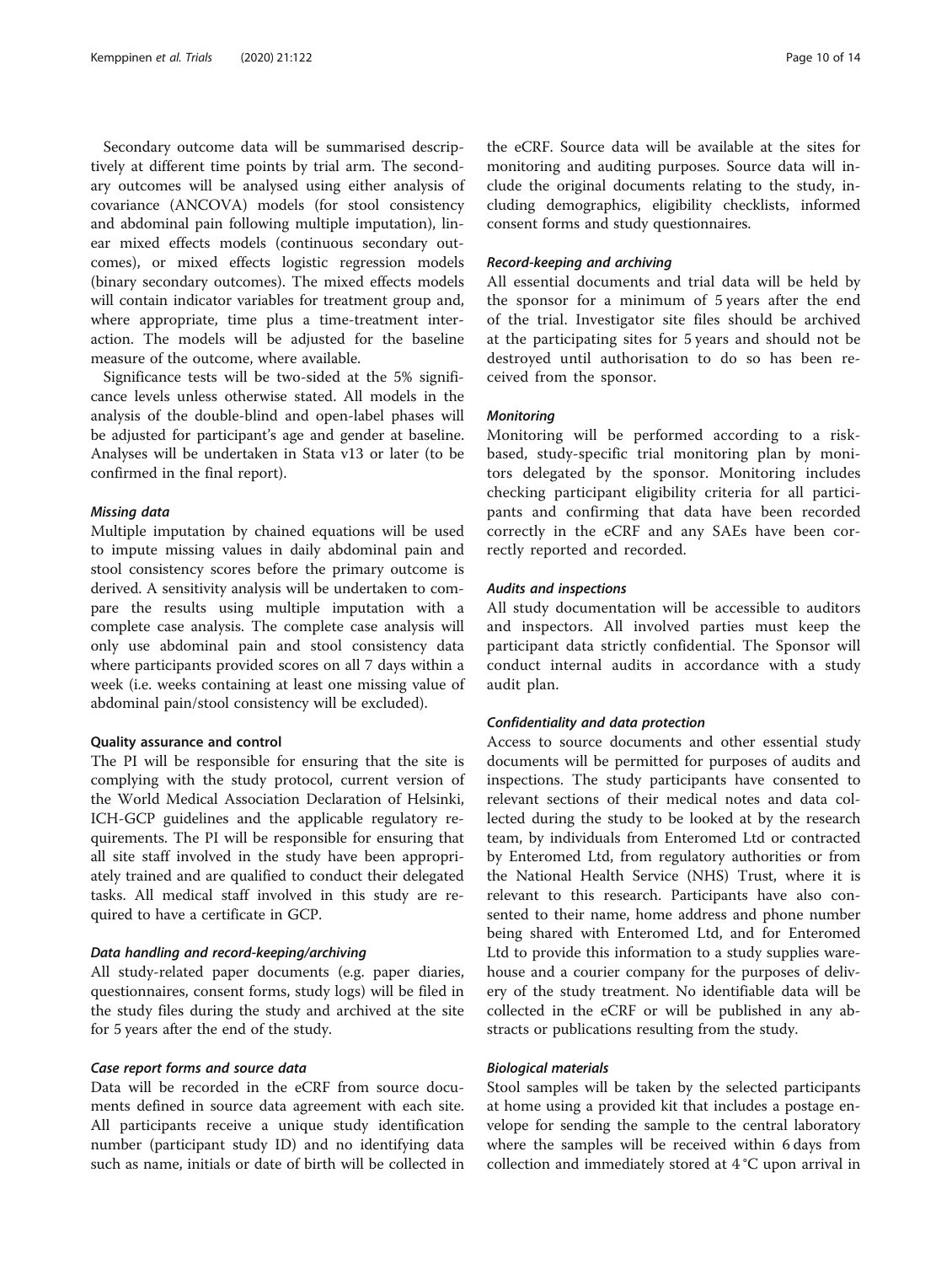the laboratory. Protein aliquots will be prepared within 24 h of receipt and stored at − 20 °C until testing within 3 days. All protein testing will be performed using standard enzyme-linked immunosorbent assay (ELISA) methodology. Nucleic acids will be isolated from samples within 1–2 business days after sample receipt and isolated nucleic acids will be immediately stored at − 80 °C until testing. Analysis reports will be uploaded by the laboratory onto a secure online portal accessible by the sponsor's research team. Results will not be shared with the research sites or the study participants. The stool samples will be destroyed by the central laboratory after the samples have been analysed.

#### Safety assessments

Types of AEs associated with medical devices and applicable for this study are defined in accordance with the European Commission guidelines on medical devices [[34\]](#page-13-0). AEs will be collected throughout the study from screening visit until week 24. The following information will be recorded for all AEs: medical term of the AE (SNOMED CT terminology), start date and date of resolution, seriousness, severity, study treatment action, outcome, relationship with the study treatment and expectedness. In case of a SAE related to study treatment(s) or procedures, the participant should be withdrawn from the study. Expectedness will be determined based on known side effects listed on the latest Instructions for Use for Enterosgel®. Currently listed known side effects of Enterosgel® are nausea and constipation.

# Reporting of serious adverse events and other safetyrelated events

The sponsor must report all SAEs, whether initially considered to be device-related or not, immediately to the MHRA. The Research Ethics Committee should be notified of any related and unexpected SAEs within 15 days. Reports of related and unexpected SAEs in double-blind trials should be unblinded. However, local investigators should only receive information on the code-break if it is necessary for the safety of the participant.

AEs suspected to be related only to an authorised auxiliary medicinal product (i.e. loperamide), and not resulting from a possible interaction with the investigational treatment, should be reported through the Yellow Card Scheme.

# **Discussion**

We present a protocol and study design for a multicentre, randomised, double-blind, placebo-controlled trial with an open-label treatment phase. The primary objective of this trial is to determine whether treatment with Enterosgel® has a positive effect on IBS symptoms in patients with IBS-D, including stool consistency and abdominal pain.

Although Enterosgel® is already available in many countries over the counter, this is the first clinical trial in IBS-D with Enterosgel® and a placebo control arm. As many patients with IBS do not get adequate relief of their symptoms with existing treatments, we wanted to design a trial where all study participants would get an opportunity to try the active treatment. We therefore included an 8-week open-label treatment phase where all participants receive Enterosgel®. This study design is likely to increase participation and study completion rates, and also allows us to evaluate the impact of Enterosgel® in participants randomised to the placebo arm for the double-blind phase.

Enterosorbents or the more recently termed "oral intestinal adsorbents" are a group of materials with sorption properties which include activated carbons, inorganic minerals and polymeric and silicon-containing resins. They have been widely used in Commonwealth of Independent States countries for decades but are less well known or utilised by healthcare professionals or the general public in the west. One of the reasons behind this disparity may be easier access in the west to pharmaceutical interventions. Enterosgel® has been used to treat a wide range of conditions from acute intestinal infections to side effects of chemo- and radiotherapy, although many of the supporting studies have intrinsic limitations with regards to methodological design and reporting. Currently, there is need for more high-level RCTs on intestinal adsorbents; this will help encourage their uptake, inform our understanding of their action and may have implications regarding their use as antibiotic alternatives and in other gastrointestinal diseases.

One of the main challenges in clinical trials in IBS is that the placebo response is typically large; placebo response rates as high as 37.5% have been reported [\[35](#page-13-0)]. Suggested methods to reduce placebo response include: adding a run-in phase to exclude high-responders to placebo; assessment of anxiety and depression at baseline (may be particularly important in studies of IBS); reducing the frequency of intervention and optimizing and standardizing patient–physician relationships. However, none of these strategies have clearly shown to be effective and some may not be possible to implement in all types of studies. For example, limiting patient–physician interaction might not be appropriate in a real-world setting, while prescribing low frequency therapy is not possible without also reducing the treatment effect of active treatment. We have addressed the issue of placebo response in our sample size calculation, which assumes a 20% response rate in the placebo group. The overall response rate in the total sample will be monitored throughout the trial by a DMC so that measures can be taken if the response rate is not consistent with our pre-trial assumptions.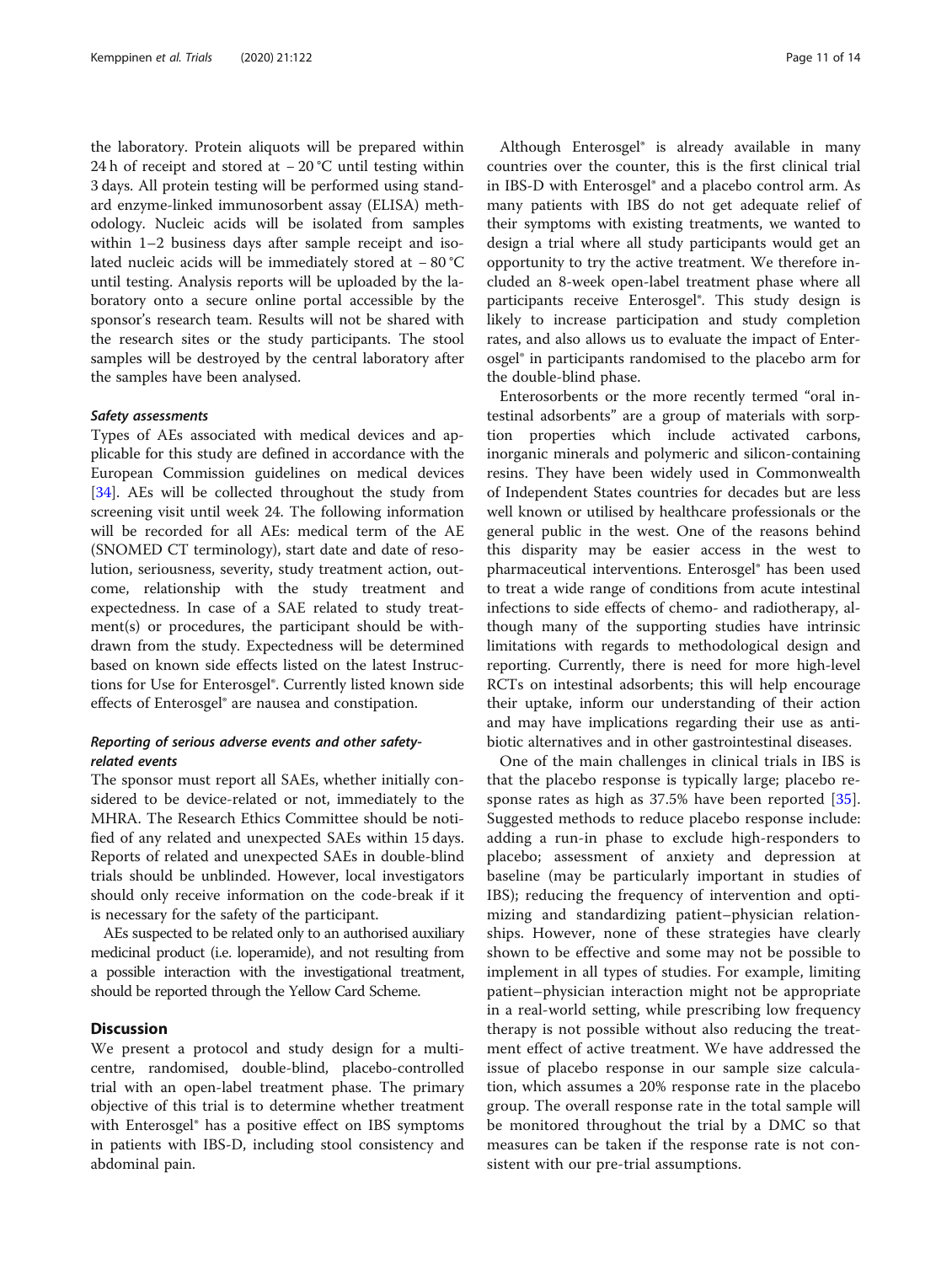Another challenge for IBS trials is that there are no objective outcome measures. We will use a patient-reported primary outcome measure recommended by the US Food and Drug Administration (FDA) and the European Medicines Agency (EMA) for clinical trials in IBS [[36](#page-13-0), [37](#page-13-0)]. While this outcome measure is subjective, using a standardised recommended measure will enable the results from this trial to be more easily compared to findings from other trials. As the study primary outcome measure relies on daily completion of study diaries, in collaboration with Sealed Envelope Ltd we developed an electronic online diary that the participants can easily complete on their own mobile phone, tablet or computer by simply following daily text message and/or email links, which also serve as reminders. However, a paper diary will also be available so that participants can choose the option that works best for them. The content of the diaries was carefully considered in order not to overburden participants and, as a result, some of the questions will only be completed weekly to minimise the time participants need to spend on completing the diary each day.

The primary outcome measure evaluates the impact on the key IBS features of stool consistency and abdominal pain, but IBS can also present as various other symptoms. To assess other aspects of IBS and to allow further comparison of our results to those from other studies, we have also included secondary outcome measures that are commonly used in clinical trials in IBS (e.g. IBS-SSS and IBS-QOL). In addition, we have included exploratory measures (stool analyses, MRI) to allow us to explore the effects of Enterosgel® on a physiological level.

Possibly the greatest challenge for IBS trials performed in the UK is recruitment to time and target. Despite being a common condition, it has proved surprisingly difficult to recruit effectively to trials and there are probably a number of reasons for this:

- 1. Although IBS is common, patients are often discharged from regular follow-up, so there is little rapport with the research team.
- 2. Patients are not found in one 'place' within the NHS service, but are dispersed.
- 3. Patients in secondary care who remain in follow-up often have complex illness, with severe refractory symptoms or comorbid conditions. These patients are not ideal participants for trials.
- 4. Patients are often reluctant to come off laxatives/ loperamide and are not keen to risk being on placebo.
- 5. There is a likelihood that patients with chronic illness of moderate severity are less willing to undertake trial burden compared to, for example, cancer trials where the treatment may be life-saving.

To mitigate these challenges the trial was designed with the patient in mind. Extensive patient feedback was obtained on all parts of the protocol, something that is relatively unusual in commercially sponsored trials. The protocol was reviewed by the Durham BRAG (Bowel Research patient Advisory Group). One of the important outcomes of that was the need for an open label phase. As one patient put it: "Why would I join a trial and have a chance of just being on placebo when I can go to the chemist and buy the treatment for myself". The group also emphasized the importance of a low visit burden (many IBS patients are of working age) and the need for rescue therapies. In a separate meeting a group of patients completed the trial diaries and questionnaires and timed themselves. This led to a reduction in the questionnaire burden and a simplification of the diaries. In a separate survey of 55 consecutive patients attending the Chief Investigator's outpatient clinic the patients were given a small audit questionnaire asking their views on their ownership of smartphones, access to internet and acceptability electronic diaries. This encouraged the use of an electronic diary with text-based reminders. Patients being treated with the product in advance of the trial starting were asked to comment on dose-modifying instructions.

We also took advice from GPs to make sure the inclusion and exclusion criteria were pragmatic and suitable for primary care recruitment.

We will use various channels to advertise the trial locally and nationally, including using social media, have set up a dedicated study website with a list of recruiting sites and will recruit participants through a UK-based IBS registry, ContactME-IBS [[33](#page-13-0)]. Some of the research sites will use an advanced software (Clinithink Ltd, UK) to identify potentially eligible patients. As IBS is a condition that in the UK is mainly treated in the primary care setting or self-managed with over-the-counter products, our study inclusion and exclusion criteria are pragmatic and we expect our study population to be representative of the real-life population of patients with IBS. If found to be effective, Enterosgel® can offer a new treatment option for IBS-D and encourage future clinical trials in other related conditions.

# Trial status

The trial started enrolment in November 2018, with the first patient consented 27 days after all required approvals for the study protocol had been received and 8 days after site activation. This has been updated to May 2020. The latest protocol version is v.3.0 dated 23 January 2019. All substantial protocol amendments have been submitted to the North East – Tyne & Wear South Research Ethics Committee, who approved the study, and to the MHRA and HRA. All non-substantial amendments have been submitted to the MHRA and HRA.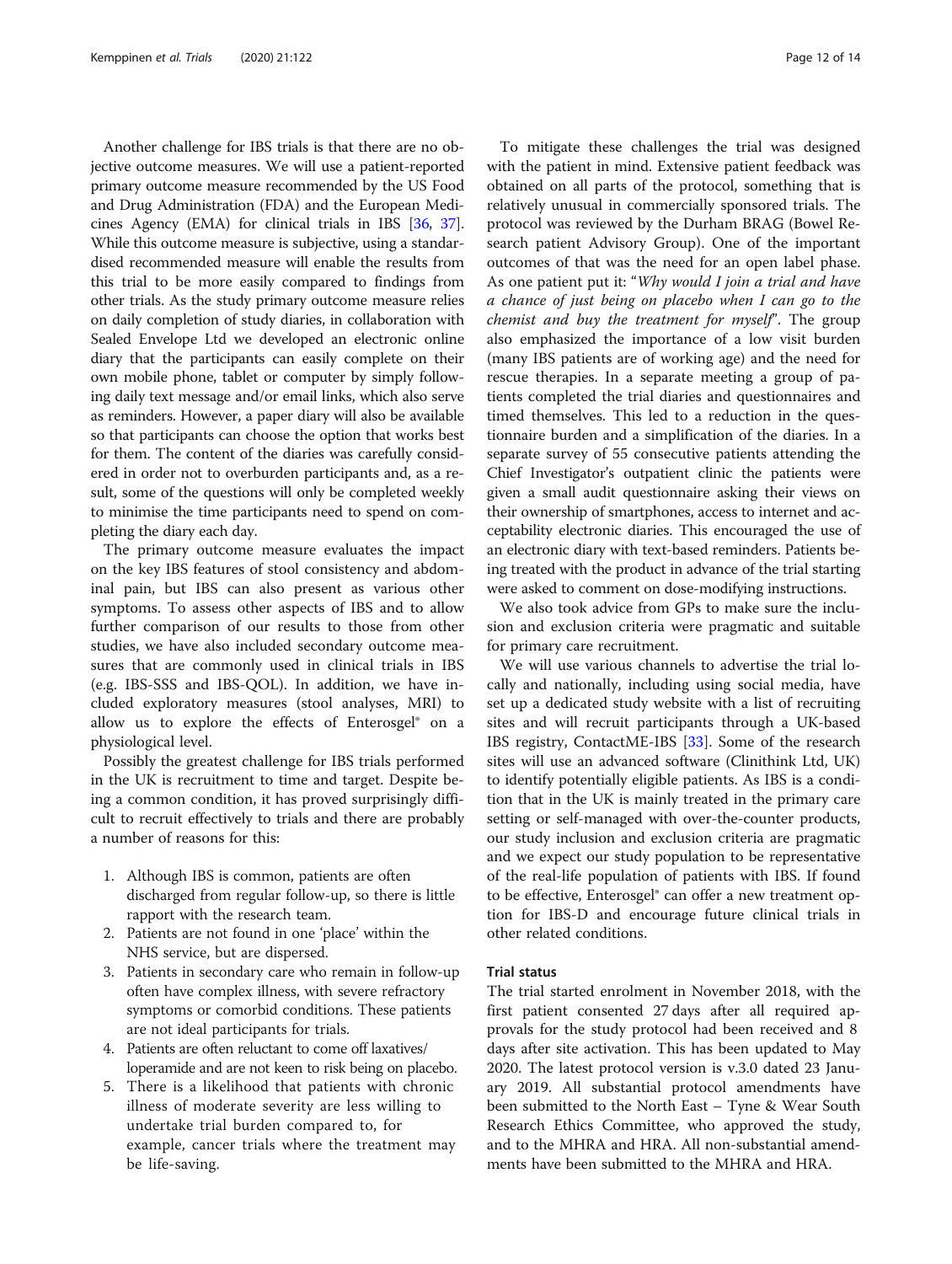# <span id="page-12-0"></span>Supplementary information

Supplementary information accompanies this paper at [https://doi.org/10.](https://doi.org/10.1186/s13063-020-4069-x) [1186/s13063-020-4069-x](https://doi.org/10.1186/s13063-020-4069-x).

| Additional file 1. Treatment use instructions (double-blind phase). |  |  |
|---------------------------------------------------------------------|--|--|
|---------------------------------------------------------------------|--|--|

Additional file 2. Treatment use instructions (open-label phase).

Additional file 3. Biomarkers included in the GI-MAP™ assay.

Additional file 4. MRI data analysis methods.

Additional file 5. SPIRIT 2013 checklist: Recommended items to address in a clinical trial protocol and related documents.

#### Abbreviations

AE: Adverse event; BSFS: Bristol Stool Form Scale; DMC: Data Monitoring Committee; eCRF: Electronic case report form; EMA: European Medicines Agency; FDA: Food and Drug Administration; GCP: Good Clinical Practice; GP: General practice or general practitioner; IBS: Irritable bowel syndrome; IBS-D: Irritable bowel syndrome with diarrhoea; IBS-QOL: Irritable Bowel Syndrome Quality of Life instrument; IBS-SSS: Irritable Bowel Syndrome Severity Scoring System; ICH: International Conference of Harmonisation; ISRCTN: International Standard Randomised Controlled Trial Number; MHRA: Medicines and Healthcare products Regulatory Agency; MRI: Magnetic resonance imaging; NHS: National Health Service; PHQ-12 SS: PHQ-12 Somatic Symptom scale (a modified version of the PHQ-15 questionnaire with three questions on gastrointestinal symptoms excluded); PI: Principal investigator; REC: Research ethics committee; SAE: Serious adverse event; WPAI:IBS: Work Productivity and Activity Impairment (IBSspecific WPAI questionnaire)

#### Acknowledgements

We thank the Constipation Research Advisory Group (CRAG) members for providing feedback on Patient Information Sheet and treatment instructions, the Durham Bowel Research patient Advisory Group (BRAG) for providing feedback on the study protocol and Chief Investigator's outpatient clinic patients for providing feedback on electronic data collection.

# Authors' contributions

AK, EM and YY designed the study and wrote the study protocol. A Trial Steering Committee (CK, JM, PP and PW) contributed to the study design and reviewed the study protocol. VA calculated the sample size and contributed to the statistical sections of the study protocol. VA and MD wrote the statistical analysis plan, which was reviewed by JG. AK, CH, EM and YY are participating in the study's organisation and conduct. AK and CH drafted this manuscript, which all authors read and approved.

#### Funding

This study is sponsored by Enteromed Ltd and funded by Bioline Products s.r.o (Czech Republic), the legal manufacturer of Enterosgel®. Bioline Products s.r.o has not been involved in the study design and will not participate in collection, analysis or interpretation of data. Bioline Products s.r.o has not contributed to writing of this manuscript.

#### Availability of data and materials

The datasets used and/or analysed during the current study will be available from the sponsor on reasonable request.

#### Ethics approval and consent to participate

Ethics approval has been obtained from the North East – Tyne & Wear South Research Ethics Committee (18/NE/0023). The study has also been approved by the Health Research Authority (HRA) and has received no objection from the MHRA (CI/2018/0033). This study adhered to the SPIRIT checklist, available as Additional file 5. Informed consent will be obtained from all study participants.

#### Consent for publication

Not applicable.

#### Competing interests

EM is the founder and director of the study Sponsor, Enteromed Ltd, which is the exclusive distributor of Enterosgel® in the UK. CH is employed by

Enteromed Ltd. AK, VA and YY declare that they have no competing interests.

#### Author details

<sup>1</sup>Clever Cookie Ltd, Hove, UK. <sup>2</sup>Enteromed Ltd, London, UK. <sup>3</sup>Department of Health Sciences, University of York, York, UK. <sup>4</sup>Department of Medical Statistics, London School of Hygiene and Tropical Medicine, London, UK. <sup>5</sup>Queen Mary University of London, London, UK. <sup>6</sup>Division of Diabetes, Endocrinology and Gastroenterology, Faculty of Biology, Medicine and Health, University of Manchester, Manchester, UK. <sup>7</sup>Salford Royal NHS Foundation Trust, Salford, UK. <sup>8</sup>The Village Practice, Thornton-Cleveleys, UK<br><sup>9</sup>Centre for Gastrointestinal Sciences University of Manchester, Manchester <sup>9</sup> Centre for Gastrointestinal Sciences, University of Manchester, Manchester, UK.<sup>10</sup>County Durham and Darlington NHS Foundation Trust, University Hospital of North Durham, Durham, UK.

# Received: 6 June 2019 Accepted: 13 January 2020 Published online: 30 January 2020

# References

- 1. Chey WD, Kurlander J, Eswaran S. Irritable bowel syndrome: a clinical review. JAMA. 2015;313(9):949–58.
- 2. Longstreth GF, Thompson WG, Chey WD, Houghton LA, Mearin F, Spiller RC. Functional bowel disorders. Gastroenterology. 2006;130(5):1480–91.
- 3. Lacy BE, Mearin F, Chang L, Chey WD, Lembo AJ, Simren M, et al. Bowel disorders. Gastroenterology. 2016;150(6):1393–407.
- 4. El-Salhy M. Recent developments in the pathophysiology of irritable bowel syndrome. World J Gastroenterol. 2015;21(25):7621–36.
- 5. Ohman L, Simren M. Pathogenesis of IBS: role of inflammation, immunity and neuroimmune interactions. Nat Rev Gastroenterol Hepatol. 2010;7(3): 163–73.
- 6. Gonzalez-Castro AM, Martinez C, Salvo-Romero E, Fortea M, Pardo-Camacho C, Perez-Berezo T, et al. Mucosal pathobiology and molecular signature of epithelial barrier dysfunction in the small intestine in irritable bowel syndrome. J Gastroenterol Hepatol. 2017;32(1):53–63.
- 7. Liu HN, Wu H, Chen YZ, Chen YJ, Shen XZ, Liu TT. Altered molecular signature of intestinal microbiota in irritable bowel syndrome patients compared with healthy controls: a systematic review and meta-analysis. Dig Liver Dis. 2017;49(4):331–7.
- Spiller R. Irritable bowel syndrome: new insights into symptom mechanisms and advances in treatment. F1000Res. 2016;5. [https://doi.org/10.12688/](https://doi.org/10.12688/f1000research.7992.1) [f1000research.7992.1](https://doi.org/10.12688/f1000research.7992.1).
- 9. Canavan C, West J, Card T. The epidemiology of irritable bowel syndrome. Clin Epidemiol. 2014;6:71–80.
- 10. Lovell RM, Ford AC. Global prevalence of and risk factors for irritable bowel syndrome: a meta-analysis. Clin Gastroenterol Hepatol. 2012;10(7):712–21.e4.
- 11. Palsson OSWW, van Tilburg MA, Chang L, Chey W, Crowell MD, Keefer L, Lembo AJ, Parkman HP, Rao SS, Sperber A, Spiegel B, Tack J, Vanner S, Walker LS, Whorwell P, Yang Y. Development and validation of the Rome IV diagnostic questionnaire for adults. Gastroenterology. 2016;150(6):1481–91.
- 12. National Collaborating Centre for Nursing and Supportive Care Commissioned by National Institute for Health and Clinical Excellence. Clinical Practice Guideline. Irritable bowel syndrome in adults: diagnosis and management of irritable bowel syndrome in primary care. Published February 2008. Last updated April 2017. [https://www.nice.org.uk/guidance/](https://www.nice.org.uk/guidance/cg61/evidence) [cg61/evidence.](https://www.nice.org.uk/guidance/cg61/evidence) Accessed 13 Mar 2019.
- 13. World Gastroenterology Organisation. Global Guidelines. Updated September 2015. Irritable bowel syndrome: a global perspective. 2015. [http://www.worldgastroenterology.org/guidelines/global-guidelines/irritable](http://www.worldgastroenterology.org/guidelines/global-guidelines/irritable-bowel-syndrome-ibs)[bowel-syndrome-ibs.](http://www.worldgastroenterology.org/guidelines/global-guidelines/irritable-bowel-syndrome-ibs) Accessed 13 Mar 2019.
- 14. Canavan C, West J, Card T. Calculating total health service utilisation and costs from routinely collected electronic health records using the example of patients with irritable bowel syndrome before and after their first gastroenterology appointment. Pharmacoeconomics. 2016;34(2):181–94.
- 15. Spiller R, Aziz Q, Creed F, Emmanuel A, Houghton L, Hungin P, et al. Guidelines on the irritable bowel syndrome: mechanisms and practical management. Gut. 2007;56(12):1770–98.
- 16. Cash B, Sullivan S, Barghout V. Total costs of IBS: employer and managed care perspective. Am J Manag Care. 2005;11(1 Suppl):S7–16.
- 17. Ishaque SM, Khosruzzaman SM, Ahmed DS, Sah MP. A randomized placebocontrolled clinical trial of a multi-strain probiotic formulation (Bio-Kult(R)) in